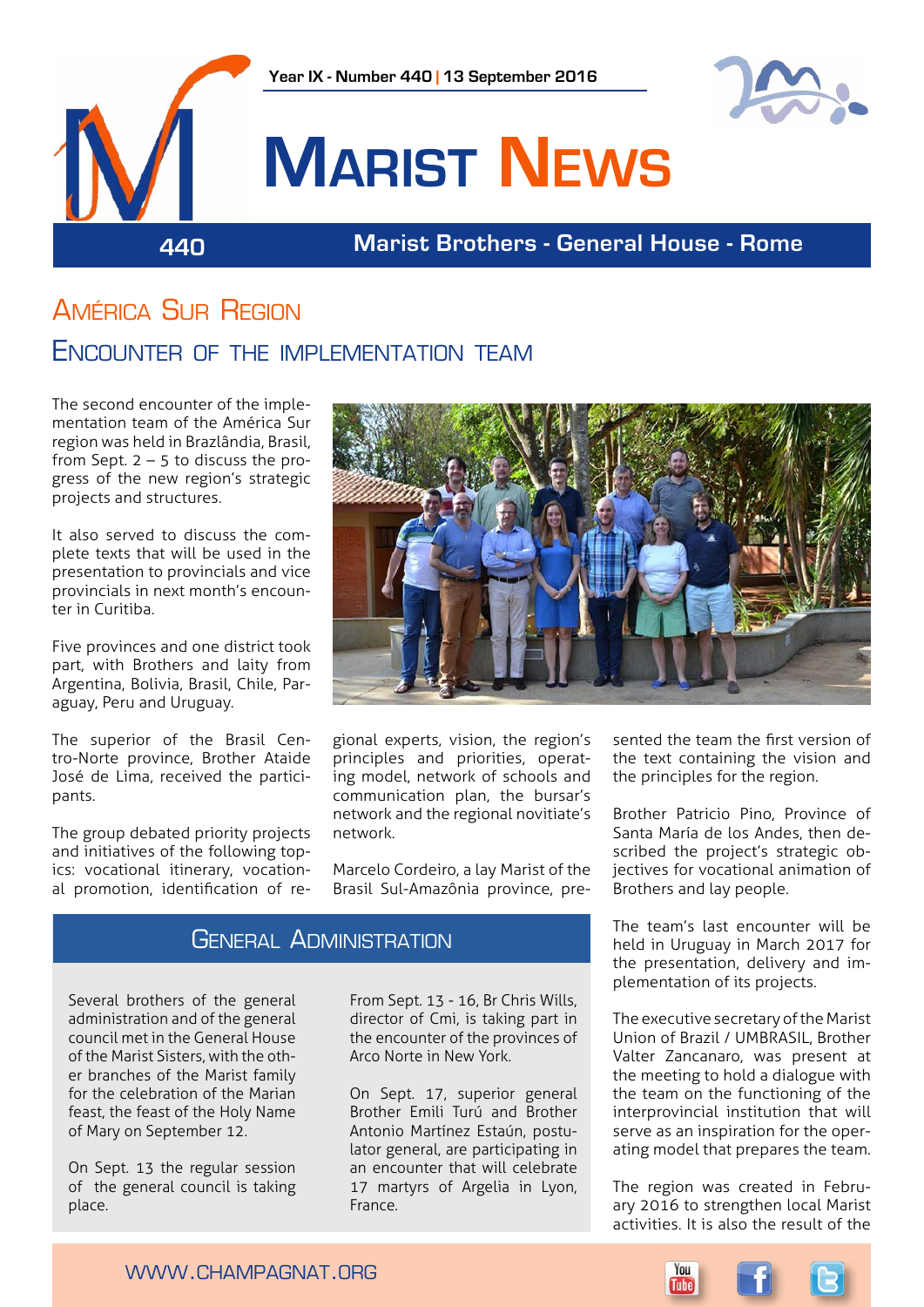Institute's restructuring of the Institute to carry out the New Models of Animation, Government and Management project.

The seven countries that make up the América Sur region represent 240,000 children and youth, assisted by 538 Brothers and 35,000 lay people.

The team's members are Br José Wagner Rodrigues da Cruz and Maria Manuela Suassuna (Brasil Centro-Norte); Br Jorge Gaio and Rony Ahlfeldt (Brasil Centro-Sul); Br Deivis Fischer and Marcelo Cordeiro (Brasil Sul-Amazônia); Br José Kuhn, Br Alberto Aparício e Inés May (Cruz del Sur); Br Patrício and Ernesto Reyes (Santa María de los Andes); Luca Olivari (Advisor of the general administration).

### MEDITERRANEA PROVINCE: RETREAT FOR BROTHERS AND LAITY



Each year, the Mediterranea Province's Secretariat of the Laity promotes the proposal of a retreat for Brothers and lay people in the area of Spain and Italy.

It defines the structure of the retreat and the line of work, objectives and content, which is usually in harmony with other provincial retreats.

This year's theme was on mercy.

In Spain, the retreat took place in La Zubia, Granada, from Aug.  $3 - 7$ .

Thirty-seven people took part: 12 Brothers, 21 laity and four youth.

Most participants belong to a fraternity or to a Marist group within the province.

This year's participants also included young people from youth groups (GVX) that, having finished their catechesis sessions, joined their local Marist groups.

Marists in Italy met in Foce (Amelia) in the region of Umbria, 70 kilometres from where the earthquake shook the country's centre on Aug. 24.

Around 30 people including couples, young people, children and Brothers, participated in this formation course, which ended on Aug. 28.

 "We allowed ourselves to be embraced by an atmosphere of a real family and also of closeness with people who experienced anxiety," affirmed Brother Giorgio Banaudi, summarising the experience that they had close to the area of the earthquake.

**We allowed ourselves to be embraced by an atmosphere of a real family and also of closeness with people who experienced anxiety.**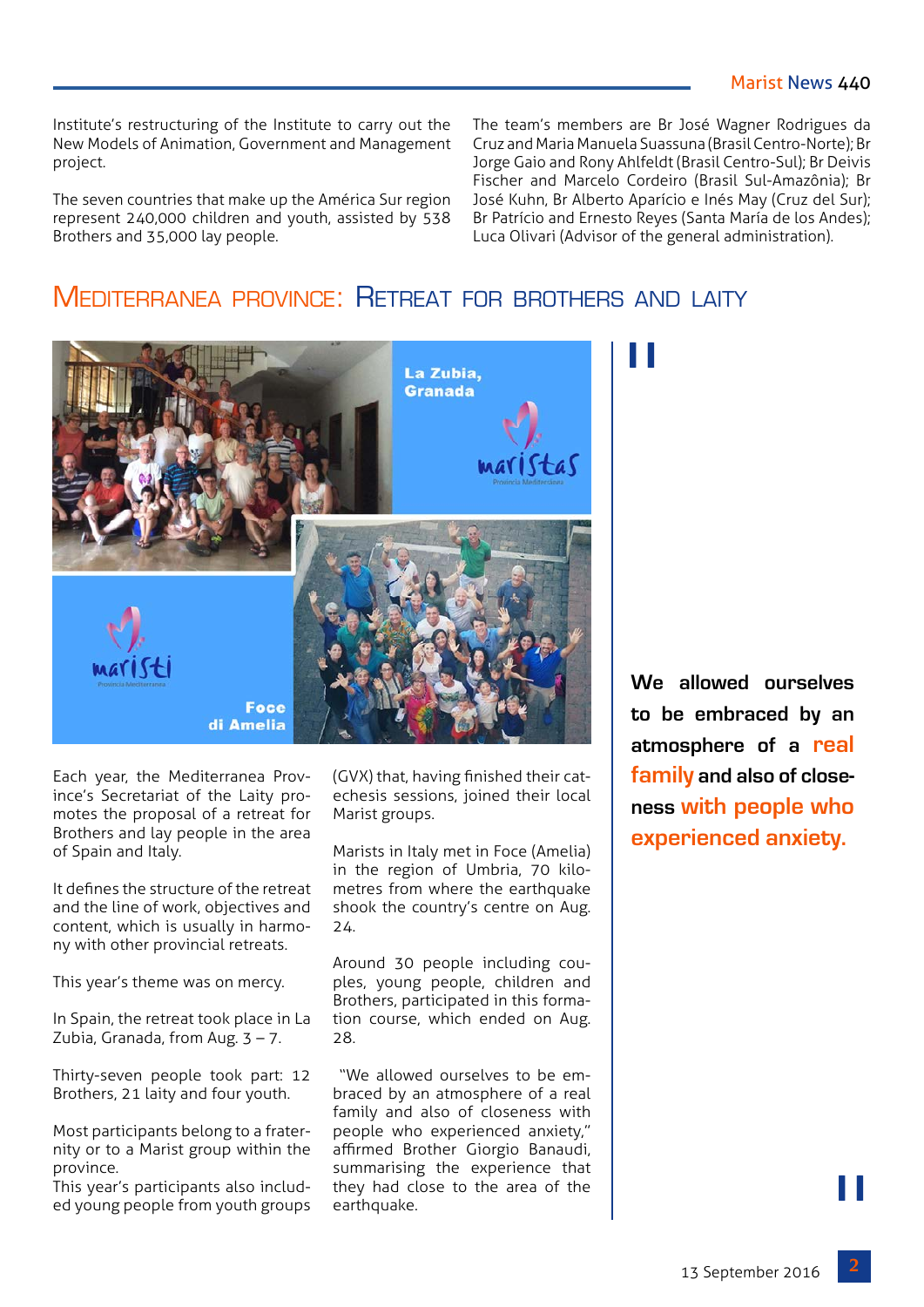### NEWS IN BRIEF

### **Pakistan**

During this month of September, the Brothers from Pakistan are celebrating 50 years of Marist presence in the country. The first one to arrive was Brother Remigius Fernando, on Sept. 10, 1966.

### **México Occidental**

The Group of Marist Friendship Experience, or GAMA, met at the Marist house 'La Misión' on August 27 in Mexico. The aim of this activity is for the youth to learn about the dynamics that one lives within the apostolic group so that they join GAMA.

### **Brazil and Chile**

A Marist student exchange experience gathered Marist Youth from Brazil and Chile from September 4 - 11. Chile welcomed students from Marist College Pius XII of Novo Hamburgo, Brazil. Then young Marist College of Rancagua (Chile) will be received by the same Brazilian school from November 6 - 11.

### **Cruz del Sur**

The animators for meetings for new teachers met at the provincial house in Buenos Aires on September 1. They reflected on different criteria and future actions, as well as the value of shared community experiences.

### **Province of Southern Africa 7th Provincial Chapter**



Twenty-two participants from six different countries as well as two brothers from Nairobi converged on Mtendere in central Malawi for the Seventh Provincial Chapter of the Province of Southern Africa over the period 23 - 26 August 2016.

Were present, from the General Administration, Brothers Emili Turú, Superior General, and Antonio Ramalho, Councillior.

Apart from the handing over of the baton of leadership from Brother Joe Walton to Brother Norbert Mwila, the Chapter spent four days examining the current situation of the Province, and outlining the way forward to a New Beginning.

The Preparatory Commission for the event had done sterling work in adapting procedures learned at a recent Sustainability Workshop held in Nairobi for the Chapter.

Making use of suitable "matrices", the Chapter covered five major themes:

- Mission the impact made by the Montagne experience on Champagnat and its relevance for us today
- The Fourvière Promises led the Chapter to do a SWOT analysis of the Province.
- The Dream The assembly was facilitated to propose dreams for the future, and to contrast them

with the situation on the ground.

- Position of the Province After reflection on the statistics of the Province as well as the challenging financial situation, the group emerged with four criteria that could be used for evaluating our current works.
- La Valla This last theme led the group to work on the WAY FOR-WARD using key words such as ELIMINATE, REDUCE, RAISE/IN-CREASE, CREATE, DO DIFFERENT- $IX.$

The last day of the Chapter was marked by the formulation of two resolutions, one concerning the future promotion of shared leadership in our schools by the establishment of Boards of Governors or the equivalent where these do not exist; and the other concerning the promotion and appreciation of the Lay Marist vocation in our Province.

The new Provincial Council is formed by the Brothers Frank Mwambucha, Ebel Muteveri, Geraldo Medida, Euclides Nangolo, Jude Pieterse e Patrick Bushilya.

The four days of work was animated throughout by the Christian Brother Michael Burke, a person with outstanding skills in listening to and guiding groups through an event of this nature.

The Province is very thankful for his having made himself available for this event.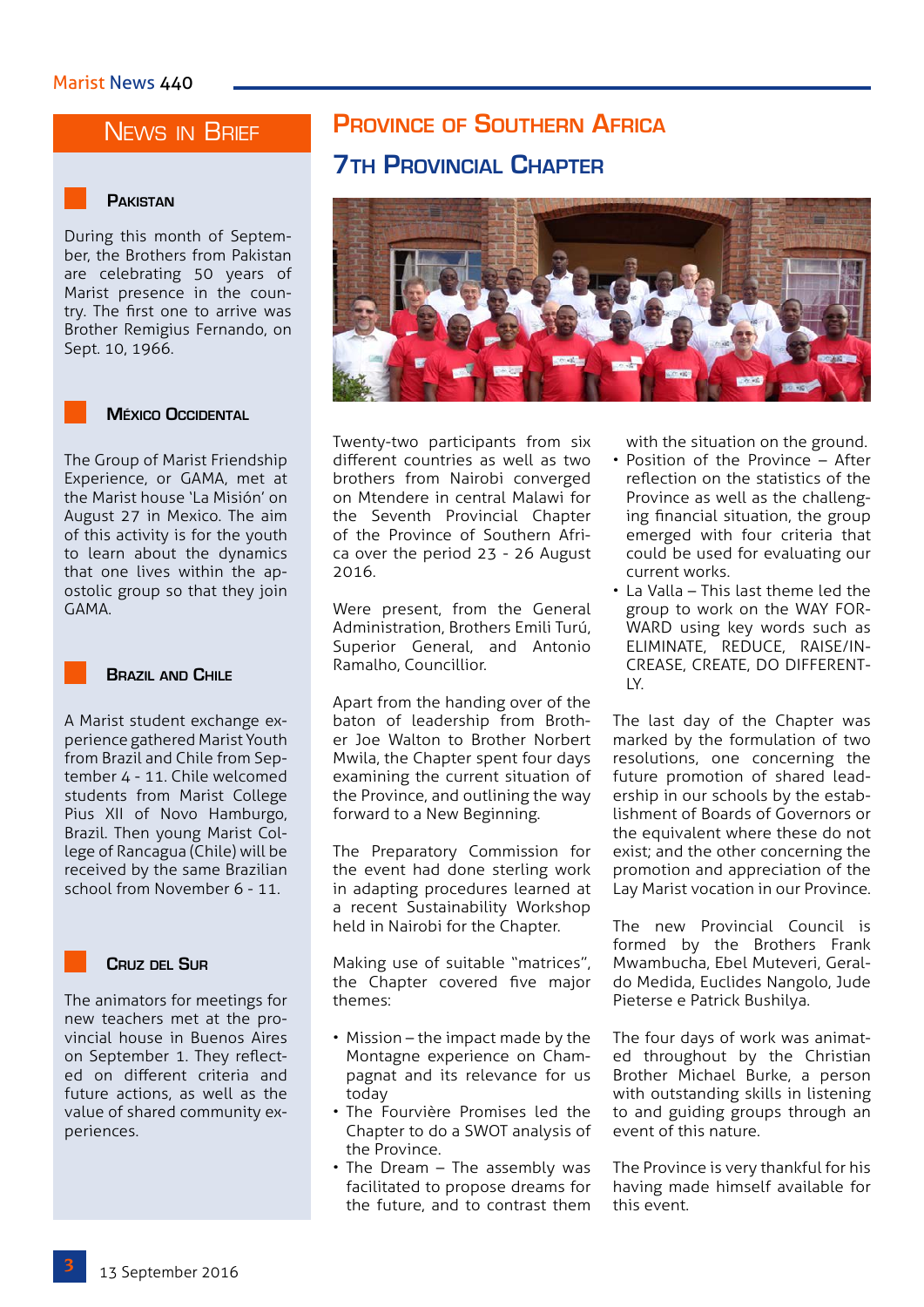### MARIST WORLD



General house: course 'Amanecer' for third age brothers



Kiribati: Launching of the La Valla year at Spirituality & Formation Centre, Bikenibeu



Brazil: Young people from the Brasil Centro-Sul Province



South Africa: Br Emili Turú, superior general, visits St Joseph's Marist College - Cape Town



Madagascar: Retreat with general councilliors Antonio Ramalho and Ernesto Sánchez



General house: Fourth meeting of the Preparatory Commission of the XXII General Chapter

## **A New La Valla: Convocation of the 22nd General Chapter**

### **Letter of superior general Brother Emili Turú**



One year before the official opening of the General Chapter, which will be on Sept. 8, 2017, the Brother Superior General and his Council send the Circular of Convocation to all the Brothers. This Circular contains the opening date and gives the practical details for the

election of delegates and the opening of the Chapter (Statutes of the General Chapter, 3).

To read the full letter, visit: <http://www.champagnat.org/400.php?a=6&n=4072> .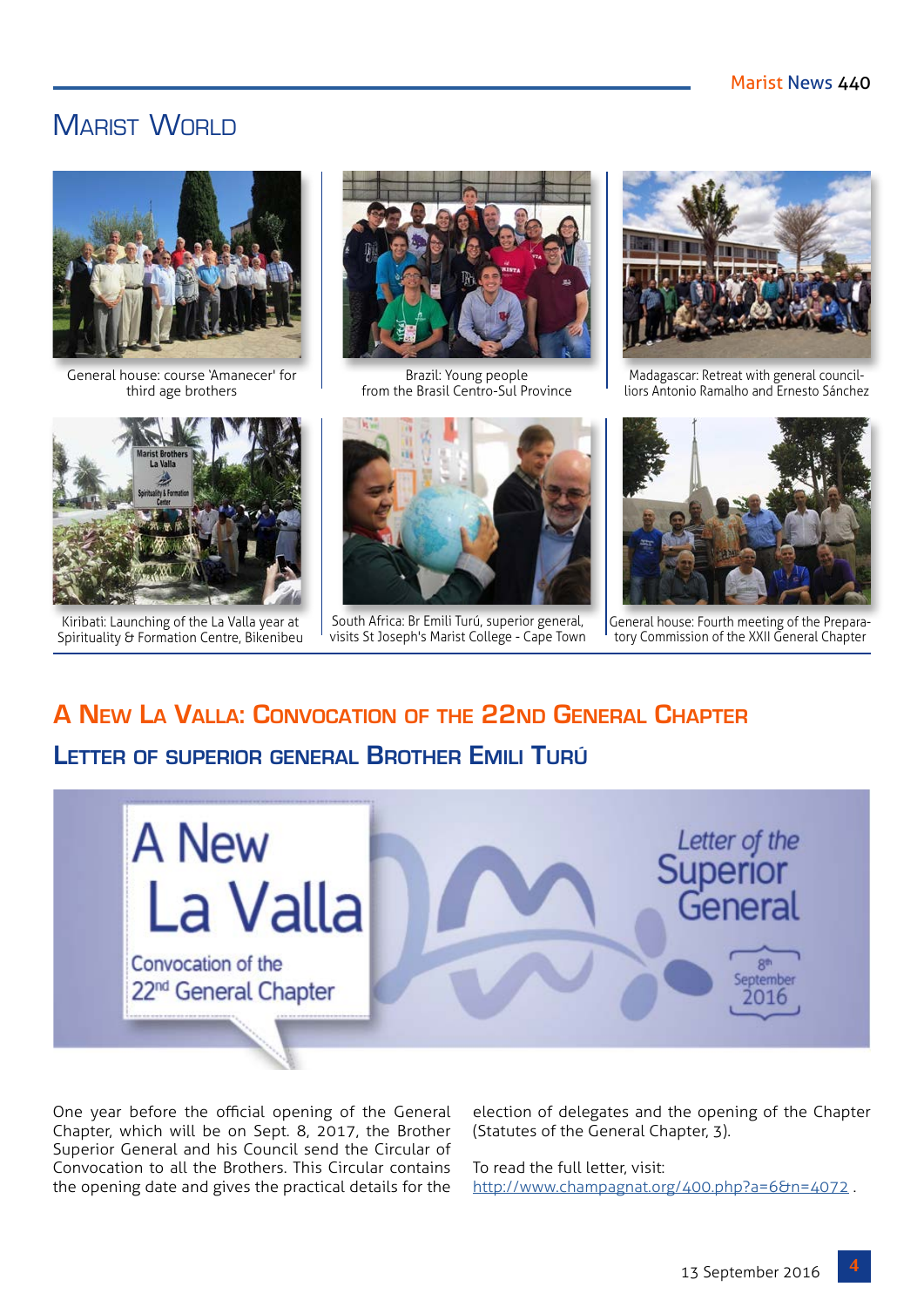### Marist News 440

### **América Sur**

### **Meeting of the network of bursars's offices**



Top: Br Libardo Garzón, Pedro Calbiague, Ivo Cadaval, Mauri Alves, Rosangela Specht, Marcelo Armendáriz, Br Lauro Hochscheidt, Br Pedro Herreros. Bottom: Alejandro Sfelk, Luca Olivari, Br Gerardo Accastello, Br Jorge Gaio, Br Renato Augusto.

Provincial administrators of the new Marist region América Sur gathered with lay collaborators of each province in Buenos Aires, Argentina, from Aug. 12 - 16 to create a network of bursars' offices.

The five provinces of the region participated: Northern Central Brazil, Southern Central Brazil, Sul-Amazonia Brazil, Santa Maria de los Andes and Cruz del Sur as host.

In this work they were accompanied by Brother Libardo Garzón, General Bursar and Lucas Olivari, adviser or consultant of the New Models of Animation, Governance and Management project.

The encounter forms part of the "azul" project of the region, which seeks to construct the network of Bursars' Offices as a support structure for the region.

The first objective, which was amply attained, was to know and share the economic-financial reality and the administrsative organization of each one of the provinces. The data or information contained in the Marist "Domus" allowed us to see clearly, transparently the information and to know the achievements and challenges that we face.

The information about the strategic projects of the Marist Institute and their implications for our region, made us aware of our belonging to a broader reality and aroused our sense of responsibility for it. Throughout the encounter, there was the prayer animated by each province which maintained us attentive to the action of the Lord who builds the house. The hospitality of the community of the provincial house of Cruz del Sur, for which we are profoundly grateful, made us experience that we have "only one heart and one same spirit."

From the encounter emerged six initiatives on which the members of the meeting will work, in working groups, according to the priority suggested by the implementation team of the region and the result of our own sharing as bursars. The majority of these projects must be designed or outlined by November and shared with the members of the network.

The next meeting was fixed for the 11 and 12 of May 2017, in Brazilia.

### **UNITED STATES**



**Brother Brian Poulin Celebrates his Final Profession**

**The Marist Brothers of the United States province celebrated the final profession of Brother Brian Poulin on Saturday, Aug. 27 during a liturgy at Mount Saint Michael Academy in the Bronx, New York. Br Brian is the son of Steve and Roberta Poulin. He received his first sacraments at the Holy Rosary Parish in his hometown of Edmonds, Washington. Prior to entering the Marist Brothers, Brian graduated from Bishop Blanchet High School in Seattle, Washington and from Kenyon College in Gambier, Ohio. He also worked in China for five years teaching English as a second language.**

**On Sept. 8, 2008, Brian became a postulant to the Marist Brothers and lived in community at the Marist Brothers Novitiate in Esopus, New York.**

**On Feb. 8, 2009, Brian officially entered the Marist Brothers Novitiate by becoming a Novice during a ceremony held in the Chapel at the Marist Brothers Center in Esopus. Following his first profession in June 2010, Brian moved to the Lawrence, Massachusetts, where he lived in a Marist Brothers community and taught at Central Catholic High School for two years.**

**In 2012, he moved to the Our Lady of Grace community in the Bronx, New York, and began working as a teacher and campus minister at Mount Saint Michael Academy, where he continues to serve today.**